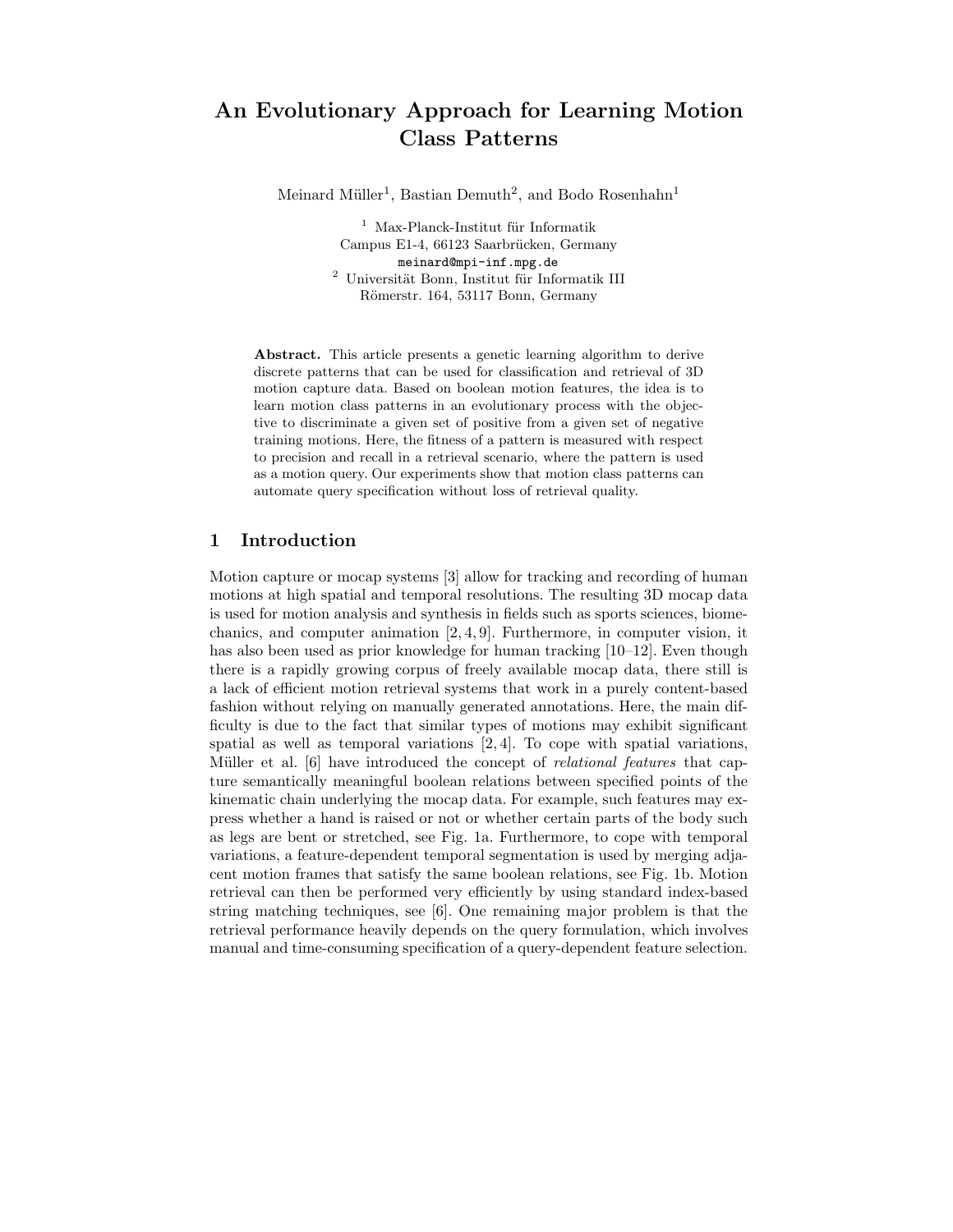

Fig. 1. (a) Relational feature checking whether the right knee is bent or stretched. (b) Segmentation of a parallel leg jumping motion  $D = D_{\text{jump}}$  with respect to a combination of the features "left knee bent" and "right knee bent". Poses assuming the same feature values are indicated by identically marked trajectory segments. The trajectories of the body points "top of head" and "right ankle" are shown.

The main contribution of this paper is to overcome this problem by applying a genetic algorithm to learn motion class patterns from positive and negative training motions. Such a pattern can be thought of as an automated, locally adaptive feature selection for the motion class represented by the positive training motions. In the experiments, we will demonstrate that the retrieval performance of automatically learned patterns is similar to manually selected and heavily tuned patterns. The paper is organized as follows. In Sect. 2, we briefly review the underlying motion retrieval procedure and fix the notation. Then, in Sect. 3, we describe in detail our proposed evolutionary learning algorithm. Finally, in Sect. 4, we summarize our experiments and conclude in Sect. 5 with prospects on future work. Further references will be given in the respective sections.

## 2 Motion Representation and Retrieval

In this section, we summarize the motion retrieval concept described in [6], while introducing some notation. In the following, a mocap data stream  $D$  is regarded as a sequence of data frames, each representing a human pose as illustrated by Fig. 1b. A human pose is encoded in terms of a global position and orientation as well as joint angles of an underlying skeleton model. Mathematically, a relational feature is a boolean function from the set of poses to the set  $\{0,1\}$ . In the following, we fix a feature function  $F = (F_1, \ldots, F_f)$ , which consists of f such relational features. A feature function is applied to a mocap data stream D in a pose-wise fashion. An  $F$ -segment of  $D$  is defined to be a subsequence of  $D$  of maximal length consisting of consecutive frames that exhibit the same F-feature values. Picking for each segment one representative feature vector one obtains a so-called F-feature sequence of D, which is denoted by  $F[D]$ . We also represent such a sequence by a matrix  $M_F[D] \in \{0,1\}^{f \times K}$ , where K denotes the number of F-segments and the columns of  $M_F[D]$  correspond to the feature vectors in  $F[D]$ . For example, consider a feature function  $F = (F_1, F_2)$  that consists of  $f = 2$  relational features, the first checking whether the left and the second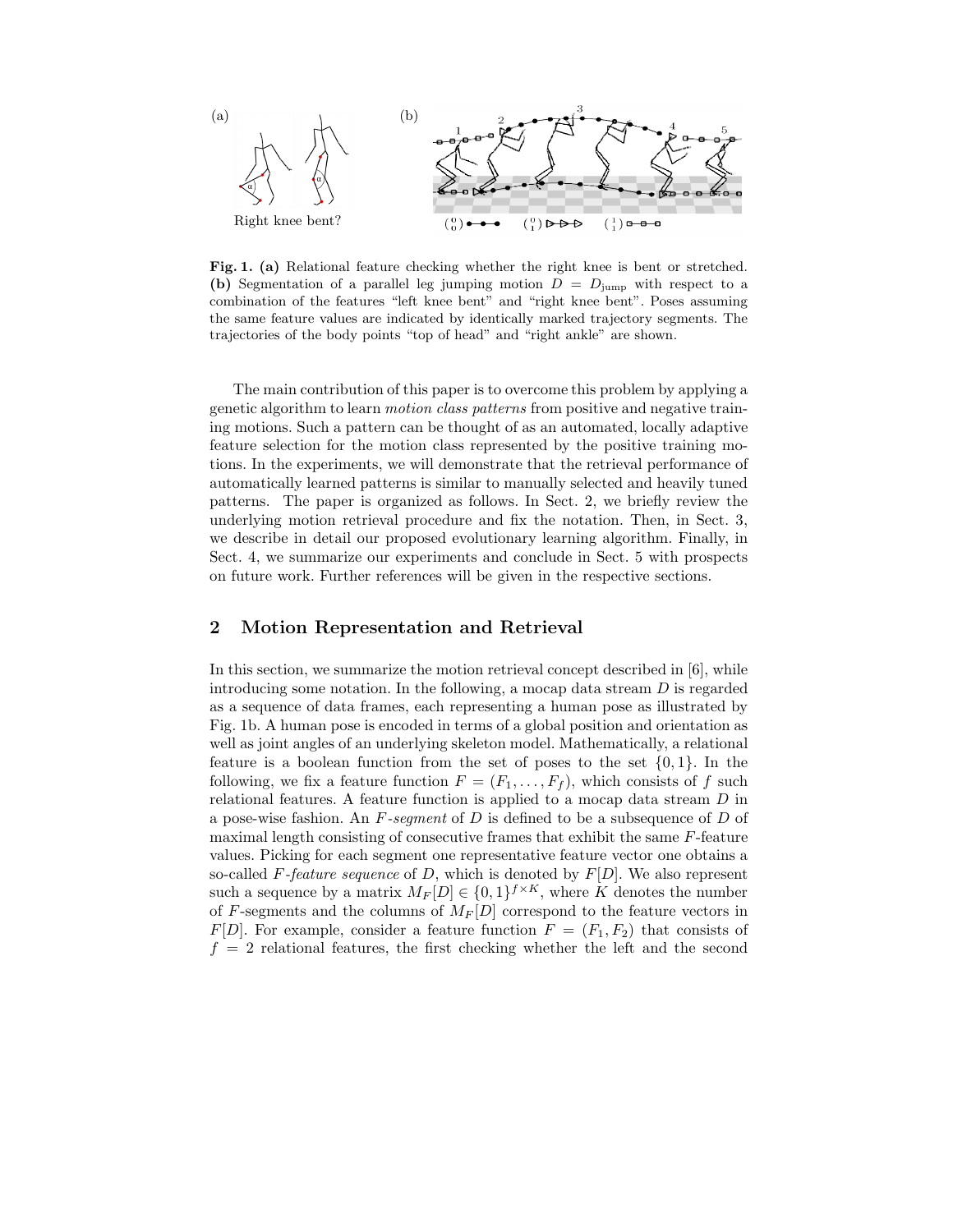checking whether right knee is bent or stretched. Applying  $F$  to the jumping motion  $D = D_{\text{jump}}$  as shown in Fig. 1b results in the feature sequence

$$
F[D] = \left( \begin{smallmatrix} 1 \\ 1 \end{smallmatrix} \right), \left( \begin{smallmatrix} 0 \\ 1 \end{smallmatrix} \right), \left( \begin{smallmatrix} 0 \\ 0 \end{smallmatrix} \right), \left( \begin{smallmatrix} 0 \\ 1 \end{smallmatrix} \right), \left( \begin{smallmatrix} 1 \\ 1 \end{smallmatrix} \right) \right) \text{ and } M_F[D] = \begin{pmatrix} 1 & 0 & 0 & 0 & 1 \\ 1 & 1 & 0 & 1 & 1 \end{pmatrix}, \tag{1}
$$

where the five columns correspond to the  $K = 5$  motion segments. Such a feature sequence or matrix can then be used as a query for efficient index-based motion retrieval as described in [6].

Note that for the parallel leg jumping motion above, first both knees are bent, then stretched, and finally bent again. This information is encoded by the first, third, and fifth column of  $F[D]$ . The feature vectors  $\binom{0}{1}$  in the second and fourth column arise because the actor does not bend or stretch both legs at the same time. Instead, he has a tendency to keep the right leg bent a bit longer than the left leg. However, in a parallel leg jumping motion, there are many possible transitions from, e.g.,  $\begin{pmatrix} 1 \\ 1 \end{pmatrix}$  (legs bent) to  $\begin{pmatrix} 0 \\ 0 \end{pmatrix}$  (legs stretched), such as  $\binom{1}{1} \rightarrow \binom{0}{0}, \binom{1}{1} \rightarrow \binom{0}{1} \rightarrow \binom{0}{0}, \text{ or } \binom{1}{1} \rightarrow \binom{1}{0} \rightarrow \binom{0}{1} \rightarrow \binom{0}{0}.$  To account for such irrelevant transitions, Müller et al. [6] introduce some fault tolerance mechanism based on fuzzy sets. The idea is to allow at each position in the query sequence a whole set of possible, alternative feature vectors instead of a single one. In the following, we encode alternative feature values by asterisks in the matrix representation  $M_F[D]$ . For example, the second column of the matrix  $\binom{1*0*1}{1*011}$  encodes the set  $V_2 = \{ \binom{0}{0}, \binom{0}{1}, \binom{1}{0}, \binom{1}{1} \}$  of four alternative feature vectors and the fourth column the set  $V_4 = \{ \begin{pmatrix} 0 \\ 1 \end{pmatrix}, \begin{pmatrix} 1 \\ 1 \end{pmatrix} \}$ . The asterisks can be used to mask out irrelevant transitions between the alternating vectors  $\begin{pmatrix} 1 \\ 1 \end{pmatrix}$  and  $\binom{0}{0}$  from the original feature sequence.

More generally, we consider matrices  $X \in \{0, 1, *\}^{f \times K}$ , which are referred to as *motion class patterns*. As indicated by the example above, the  $k^{\text{th}}$  column  $X(k)$  of X encodes a subset  $V_k \subseteq \{0,1\}^f$  of alternative feature vectors, also referred to as *fuzzy set*. Furthermore, X encodes a sequences  $V(X) := (V_1, \ldots, V_K)$ of fuzzy sets, also referred to as  $fuzzy query$ . Such fuzzy queries<sup>3</sup> can be efficiently processed using an index that is based on inverted lists, see [6].

## 3 Genetic Learning Algorithm

Let  $\mathcal{T}^+$  be a set of positive training motions representing a certain class of semantically related motions. For example,  $\mathcal{T}^+$  may consist of several parallel leg jumping motions performed by different actors and in various styles. Furthermore, let  $\mathcal{T}^-$  be a set of negative training motions that are not considered to be in the motion class of interest. For example,  $\mathcal{T}^-$  may contain one leg jumping motions, jumping jacks, or walking motions. The overall goal is to learn a motion class pattern that suitably characterizes the motion class represented by  $\mathcal{T}^{+}$ . In this section, we present a genetic algorithm to automatically derive such

<sup>&</sup>lt;sup>3</sup> Note that one can enforce the admissible condition needed in the matching algorithm by taking suitable complements and unions of neighboring fuzzy sets, see [4, 6].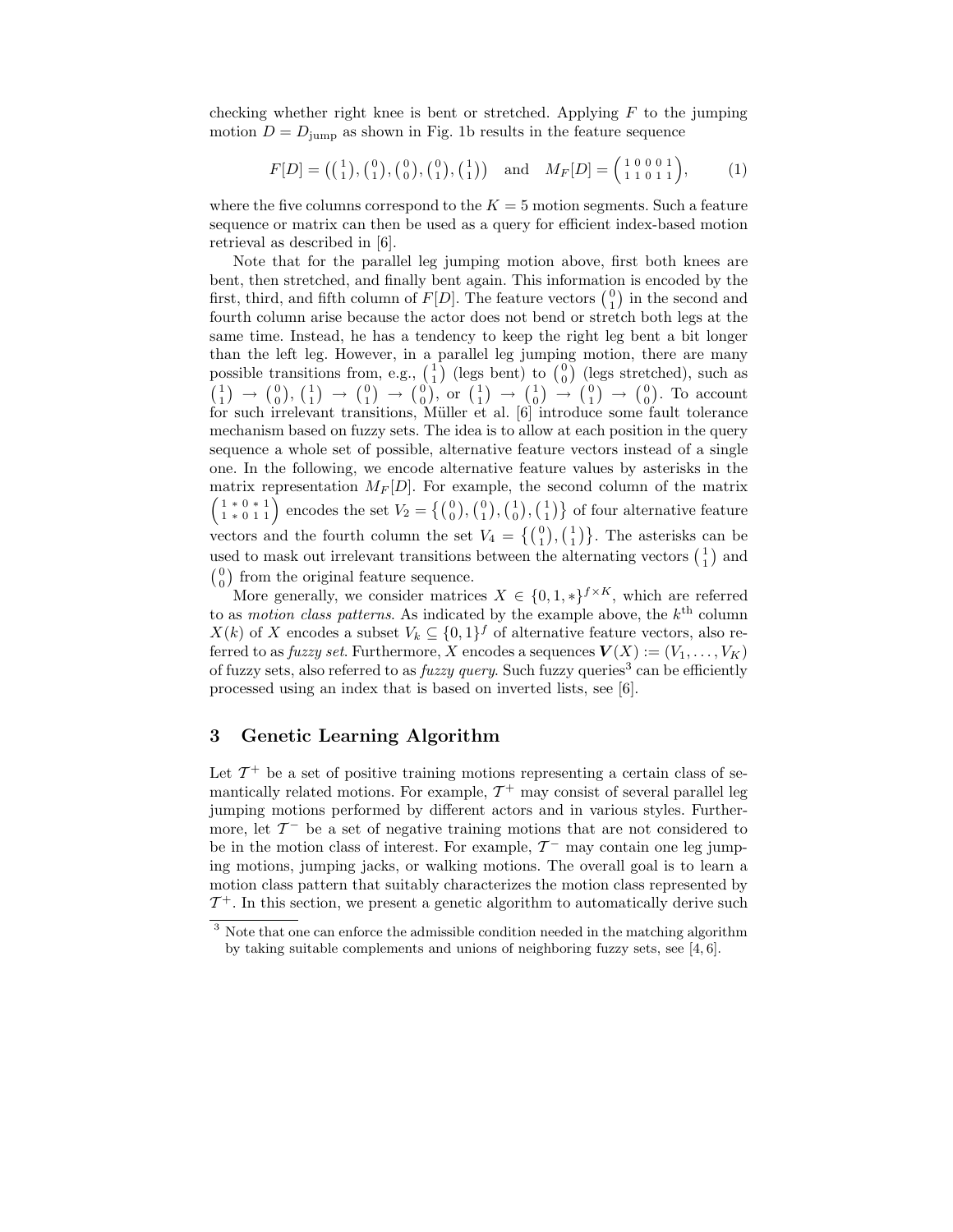| Input: $\mathcal{T}^+$<br>Set of positive training motions.                                                                                                                                                                                                                                                                                                                                                                                                                                                                                                                                                                                                                                            |  |  |  |  |  |  |
|--------------------------------------------------------------------------------------------------------------------------------------------------------------------------------------------------------------------------------------------------------------------------------------------------------------------------------------------------------------------------------------------------------------------------------------------------------------------------------------------------------------------------------------------------------------------------------------------------------------------------------------------------------------------------------------------------------|--|--|--|--|--|--|
| Set of negative training motions.<br>$\tau^-$                                                                                                                                                                                                                                                                                                                                                                                                                                                                                                                                                                                                                                                          |  |  |  |  |  |  |
| Feature function consisting of f components $F_1, \ldots, F_f$ .<br>F                                                                                                                                                                                                                                                                                                                                                                                                                                                                                                                                                                                                                                  |  |  |  |  |  |  |
| Size of the population, where $p > f$ .<br>$\boldsymbol{p}$                                                                                                                                                                                                                                                                                                                                                                                                                                                                                                                                                                                                                                            |  |  |  |  |  |  |
| Rate of mutation.<br>$\mu$                                                                                                                                                                                                                                                                                                                                                                                                                                                                                                                                                                                                                                                                             |  |  |  |  |  |  |
| Number of parents used in the recombination step.<br>$\,r$                                                                                                                                                                                                                                                                                                                                                                                                                                                                                                                                                                                                                                             |  |  |  |  |  |  |
| Number of fittest offsprings used in the next generation, where $s < p$ .<br>$\boldsymbol{s}$                                                                                                                                                                                                                                                                                                                                                                                                                                                                                                                                                                                                          |  |  |  |  |  |  |
| G<br>Number of generations.                                                                                                                                                                                                                                                                                                                                                                                                                                                                                                                                                                                                                                                                            |  |  |  |  |  |  |
| <b>Initialization:</b> Compute indices $I_{\tau+}^F$ and $I_{\tau-}^F$ for the training sets, see [6].<br>Choose an initial population $\Pi^{(0)}$ of size $ \Pi^{(0)}  = p$ .                                                                                                                                                                                                                                                                                                                                                                                                                                                                                                                         |  |  |  |  |  |  |
| <b>Evolution:</b> Repeat the following procedure for $q = 0, \ldots, G-1$ :<br>Compute the fitness of the individuals in the population $\Pi^{(g)}$ .<br>(1)<br>Select $r$ individuals as parents based on universal stochastic sampling.<br>$\left( 2\right)$<br>(3)<br>Generate $r(r-1)/2$ offsprings by pairwise recombination of the parents.<br>(4)<br>Modify offspring via mutation with respect to the mutation rate $\mu$ .<br>(5)<br>Compute the fitness of all resulting offspring and pick the s fittest one.<br>Replace the s individuals in $\Pi^{(g)}$ exhibiting the lowest fitness by the s<br>(6)<br>offsprings picked in (5). The resulting population is denoted by $\Pi^{(g+1)}$ . |  |  |  |  |  |  |
| <b>Output:</b> Fittest individuum in $\Pi^{(G)}$ .                                                                                                                                                                                                                                                                                                                                                                                                                                                                                                                                                                                                                                                     |  |  |  |  |  |  |

Fig. 2. Genetic algorithm for learning motion class patterns.

pattern from  $\mathcal{T}^+$  and  $\mathcal{T}^-$ . Generally, a genetic algorithm is a population-based optimization technique to find approximate solutions to optimization problems, see [8]. In our case, the optimization criterion is based on the retrieval performance in terms of precision and recall when using the motion class pattern as fuzzy query. Fig. 2 gives an overview of our genetic learning algorithm, which is explained in the subsequent subsections. In the following, we fix a feature function  $F = (F_1, \ldots, F_f)$  (typically consisting of 10 – 20 components) and omit F in the notation by writing  $M[D]$  instead of  $M_F[D]$ .

#### 3.1 A Model for Individuals

A population consists of a set of individuals, where each individual is a description of some motion class pattern representing a candidate solution of the optimization problem. In our scenario, an individual Ind is defined to be a tuple  $Ind := (D, Feat, Col, Fix)$ . Here,  $D \in \mathcal{T}^+$  denotes a reference motion and  $Feat \subseteq [1 : f]$  represents a selection of features comprised in the feature function  $F = (F_1, \ldots, F_f)$ . From these two parameters, one obtains a motion class pattern  $M[D, Feat]$  with entries in  $\Sigma = \{0, 1, *\}$  as follows. First, the feature sequence matrix  $M[D] \in \{0,1\}^{f \times K}$  is modified by replacing all entries with a row index in  $[1 : f] \setminus \text{Feat}$  by the entry  $\ast$ . Then, any coinciding consecutive columns are replaced by a single column yielding the matrix  $M[D, Feat]$  having L columns,  $L \leq K$ . The component Col is a subset Col  $\subseteq$  [1 : L], which models the transition segments. Furthermore, the component Fix is a map  $Fix : Col \mapsto 2^{Feat}$  that assigns to each column  $\ell \in Col$  a subset  $Fix(\ell) \subseteq Feat$ . Intuitively, the function Fix is used to fix and blend out certain entries in  $M[D, Feat]$ . More precisely, all entries of  $M[D, Feat]$  having some column index  $\ell \in Col$  and some row index in  $Feat \setminus Fix(\ell)$  are replaced by the entry  $\ast$ . The resulting matrix is denoted by M[Ind]. For example, let  $K = 6$ ,  $f = 4$ , and  $Feat = \{1, 3, 4\}$ . Then, for the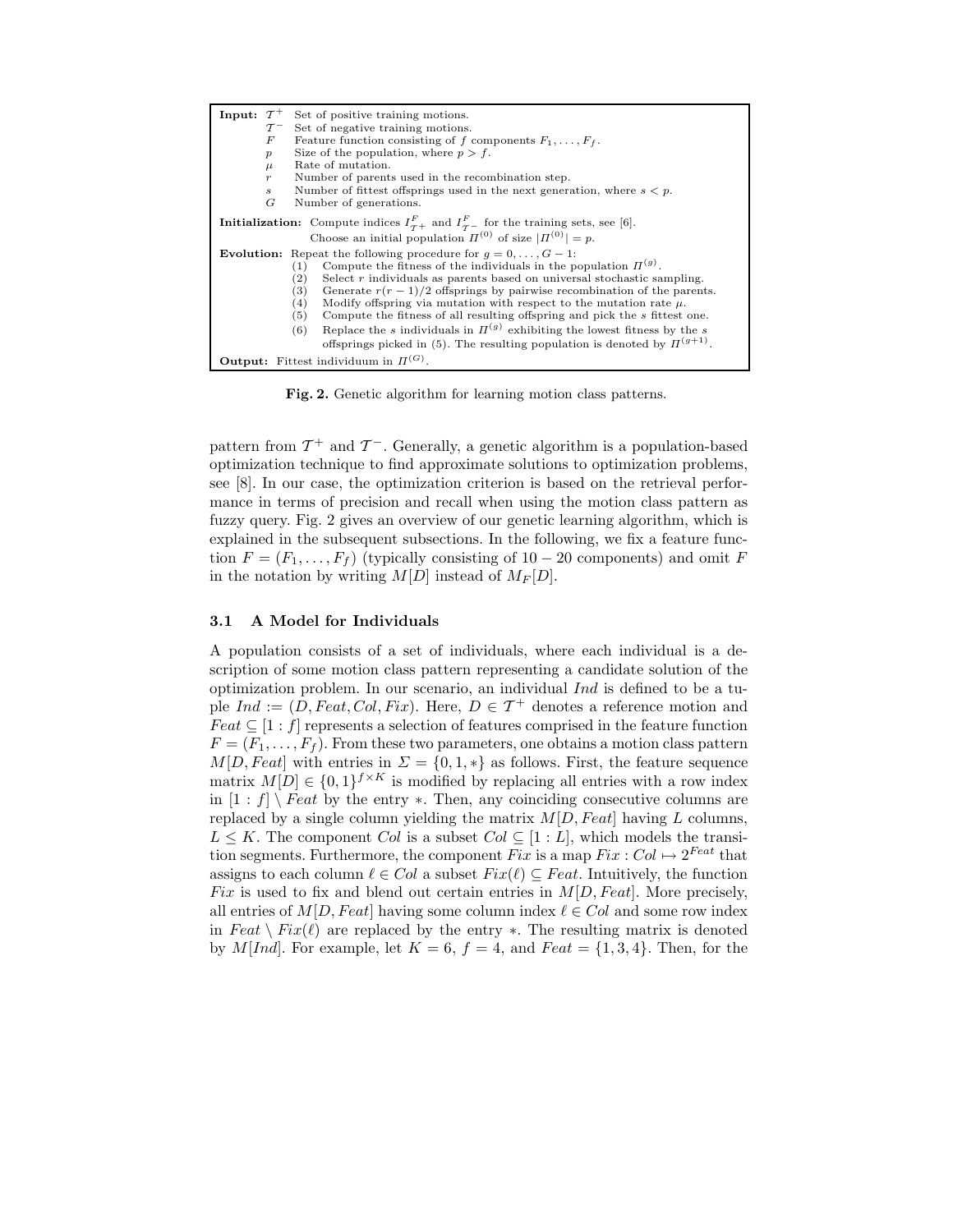pattern  $M[D]$  given in (2), one obtains  $L = 5$ . Furthemore, let  $Col = \{2, 4\}$ with  $Fix(2) = \emptyset$  and  $Fix(4) = \{1, 4\}$ . Then one obtains the following patterns  $M[D, Feat]$  and  $M[Ind]$ :

$$
M[D] = \begin{pmatrix} 0 & 0 & 0 & 0 & 0 & 0 \\ 1 & 1 & 1 & 0 & 1 & 1 \\ 1 & 0 & 0 & 0 & 1 & 1 \\ 1 & 1 & 0 & 1 & 1 & 1 \end{pmatrix}, \quad M[D, Feat] = \begin{pmatrix} 0 & 0 & 0 & 0 & 0 \\ * & * & * & * \\ 1 & 0 & 0 & 1 & 1 \\ 1 & 1 & 0 & 1 & 1 \end{pmatrix}, \quad M[Ind] = \begin{pmatrix} 0 & * & 0 & 0 & 0 \\ * & * & * & * & * \\ 1 & * & 0 & * & 1 \\ 1 & * & 0 & 1 & 1 \end{pmatrix} \tag{2}
$$

#### 3.2 Fitness Function

We now define a fitness function Fit that measures the quality of a given individual. First, an individual Ind is transformed into a fuzzy query  $V := V(M[Ind])$ . The resulting fuzzy query is evaluated on the union  $\mathcal{T} := \mathcal{T}^+ \cup \mathcal{T}^-$ . The fitness function assigns a high fitness to the individual if the associated fuzzy query leads to a high recall as well as a high precision. More precisely, let  $\mathcal{H}(Ind) \subset \mathcal{T}$ denote the subset of motion documents retrieved by  $V$ . The recall value R and the precision value  $P$  with respect to  $V$  are defined as

$$
R := R(Ind) := \frac{|\mathcal{H}(Ind) \cap \mathcal{T}^+|}{|\mathcal{T}^+|} \quad \text{and} \quad P := P(Ind) := \frac{|\mathcal{H}(Ind) \cap \mathcal{T}^+|}{|\mathcal{H}(Ind)|}. \tag{3}
$$

Obviously,  $0 \le R \le 1$  and  $0 \le P \le 1$ . Note that a high recall value R implies that many motions from  $\mathcal{T}^+$  are retrieved by  $V$ , whereas a high precision value  $P(Ind)$  implies that most motions from  $\mathcal{T}^-$  are rejected by V. It is the objective to identify fuzzy queries, which simultaneously maximize R and P.

As described later, our genetic algorithm will be initialized by individuals typically revealing high recall but low precision values. In the course of the evolutionary process more and more specialized individuals will enter the population. Therefore, at the beginning of the process the improvement of the precision values is of major concern, while with increasing generations the recall values gain more and more importance. This motivates the following definition of a fitness function, which depends on the number  $g$  of generations already performed:

$$
Fit(g, Ind) := P(Ind) \cdot R(Ind)^{\min(4,\sqrt{g})}.
$$
 (4)

for  $g \in \mathbb{N}$ . Note that  $0 \leq Fit(g, Ind) \leq 1$ . The formula  $min(4, \sqrt{g})$  in the exponent of  $R(Ind)$  puts an increasing emphasis on the recall value for increasing g and has been determined experimentally.

#### 3.3 Initialization

For the start, we generate an initial population  $\Pi^{(0)}$  of size  $p > f$ . First, we define f individuals  $Ind_n = (D_n, Feat_n, Col_n), n \in [1 : f]$ , based on some randomly chosen but fixed reference motion  $D_n := D_0 \in \mathcal{T}^+$ . Furthermore, we set  $Feat_n := \{n\}$  and  $Col := \emptyset$  with trivial Fix. The entries of  $M[Ind_n]$  have the value  $*$  except for the entries in row n, which alternately assume the values 0 and 1. For the remaining  $p - f$  elements of  $\Pi^{(0)}$ , we generate individuals  $Ind = (D, Feat, Col, Fix)$  with a randomly chosen reference motion  $D \in \mathcal{T}^+$ , a randomly chosen set Feat consisting of two elements in  $[1 : f]$ , and  $Col = \emptyset$ .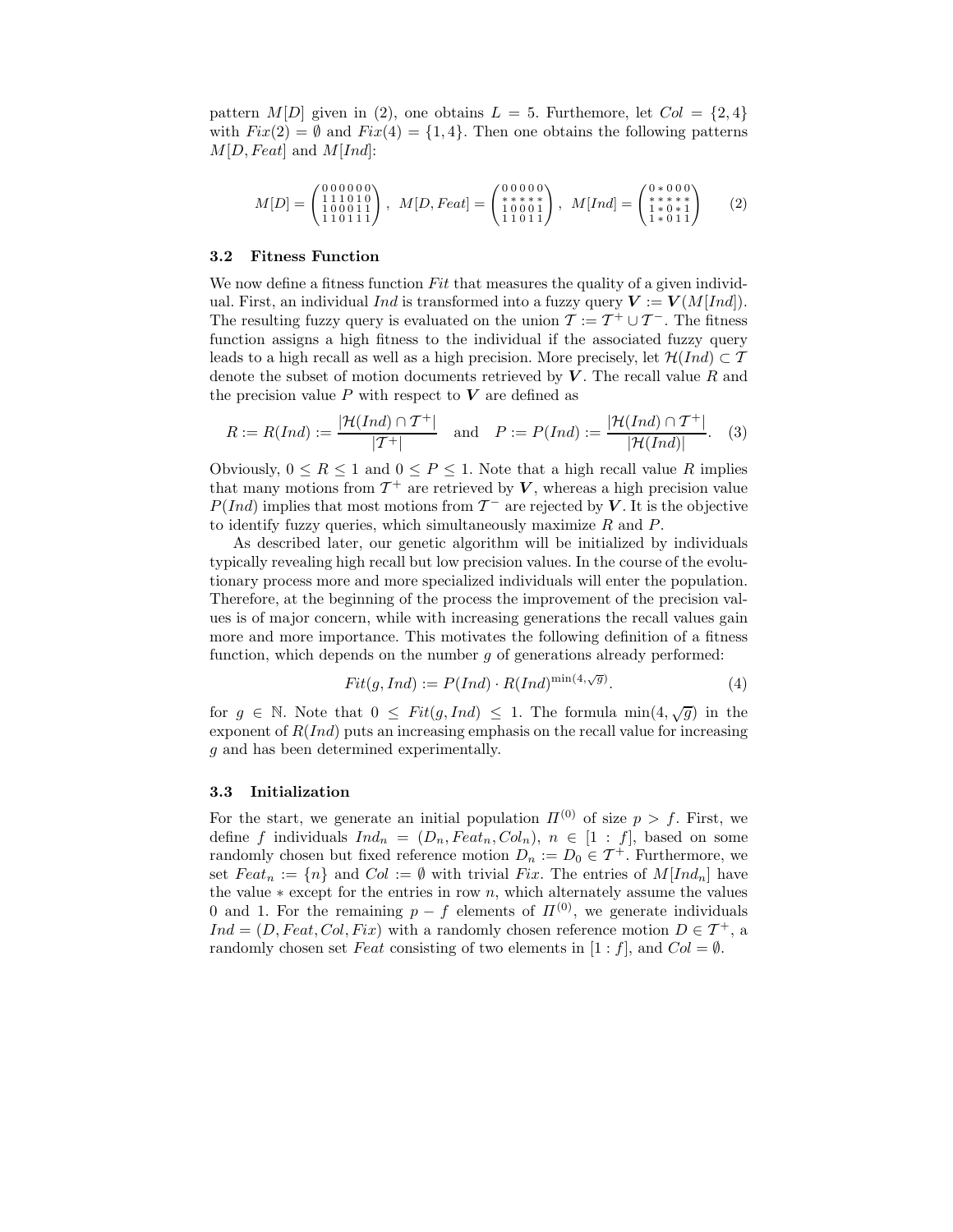

Fig. 3. An example for universal stochastic sampling selecting  $r = 4$  individuals from a population of size  $p = 8$ . The selected individuals are  $Ind_1$ ,  $Ind_3$ ,  $Ind_4$ , and  $Ind_7$ .

#### 3.4 Genetic Operations

We now describe the genetic operations of selection, recombination, and mutation, which are needed to breed a new population from a given population.

**Selection.** In each step of our genetic algorithm, we select  $r$  individuals (the parents), which are used to create new individuals (the offsprings). To increase the possibility of obtaining offsprings of high fitness, one should obviously revert to parents that reveal the highest fitness values in the current population. On the other hand, to avoid an early convergence towards some poor local optimum, it is important to have some genetic diversity within the parents used in the reproduction process. Therefore, we use a selection process known as stochastic universal sampling, see [8]. Let  $\Pi^{(g)}$  denote the current population. Then all individuals of  $\Pi^{(g)}$  are arranged in a list  $(Ind_1, \ldots, Ind_n)$  with decreasing fitness. The interval  $[0, 1]$  is partitioned into  $p$  subintervals, where the kth subinterval,  $1 \leq k \leq p$ , has a length corresponding to the proportion of the fitness value of  $Ind_k$  to the sum of the fitness values over all individuals contained in  $\Pi^{(g)}$ . To select r individuals from  $\Pi^{(g)}$ , the interval [0, 1] is sampled in some equidistant fashion, where two neighboring samples have a distance of  $1/r$ . Furthermore, the first sample is randomly chosen with the interval  $[0, 1/r]$ , see Fig. 3. Each sample determines an individual according the subinterval it is contained in. That way, each individual of  $\Pi^{(g)}$  has a probability that is proportional to its relative fitness value to be selected for reproduction.

Recombination. In the recombination step two parent individuals are used to derive a new offspring individual by combining and mixing the properties (the genes) of the parents. In this process, we need a suitable notion of randomly choosing subsets from a given set. For a finite set  $A$ , we first randomly generate a natural number n with  $1 \leq n \leq |A|$  by suitably rounding the output of some normally distributed random variable with expectation value  $\mu$  and standard deviation  $\sigma$ . We then form a subset B of size n by randomly picking n elements of A with respect to a uniform distribution on A. For short, we write  $B \subseteq_{\text{rand}}^{(\mu,\sigma)} A$ . In our recombination procedure, we use the parameters  $\mu = 0.7|A|$ and  $\sigma = 0.3|A|$ . For these parameters, we will simply write B  $\subseteq$ <sub>rand</sub> A. We now describe how to recombine two parents  $Ind_1 := (D_1, Feat_1, Col_1, Fix_1)$ and  $Ind_2 := (D_2, Feat_2, Col_2, Fix_2)$  in order to obtain a new offspring  $Ind :=$  $(D, Feat, Col, Fix)$ . The following list defines the recombination operator depending on the degree of correspondence of the two parents.

1. Suppose  $D_1 = D_2$ ,  $Feat_1 = Feat_2$ , and  $Col_1 = Col_2$ . Then set  $D :=$  $D_1$ , Feat := Feat<sub>1</sub>, Col := Col<sub>1</sub>, and define Fix by randomly choosing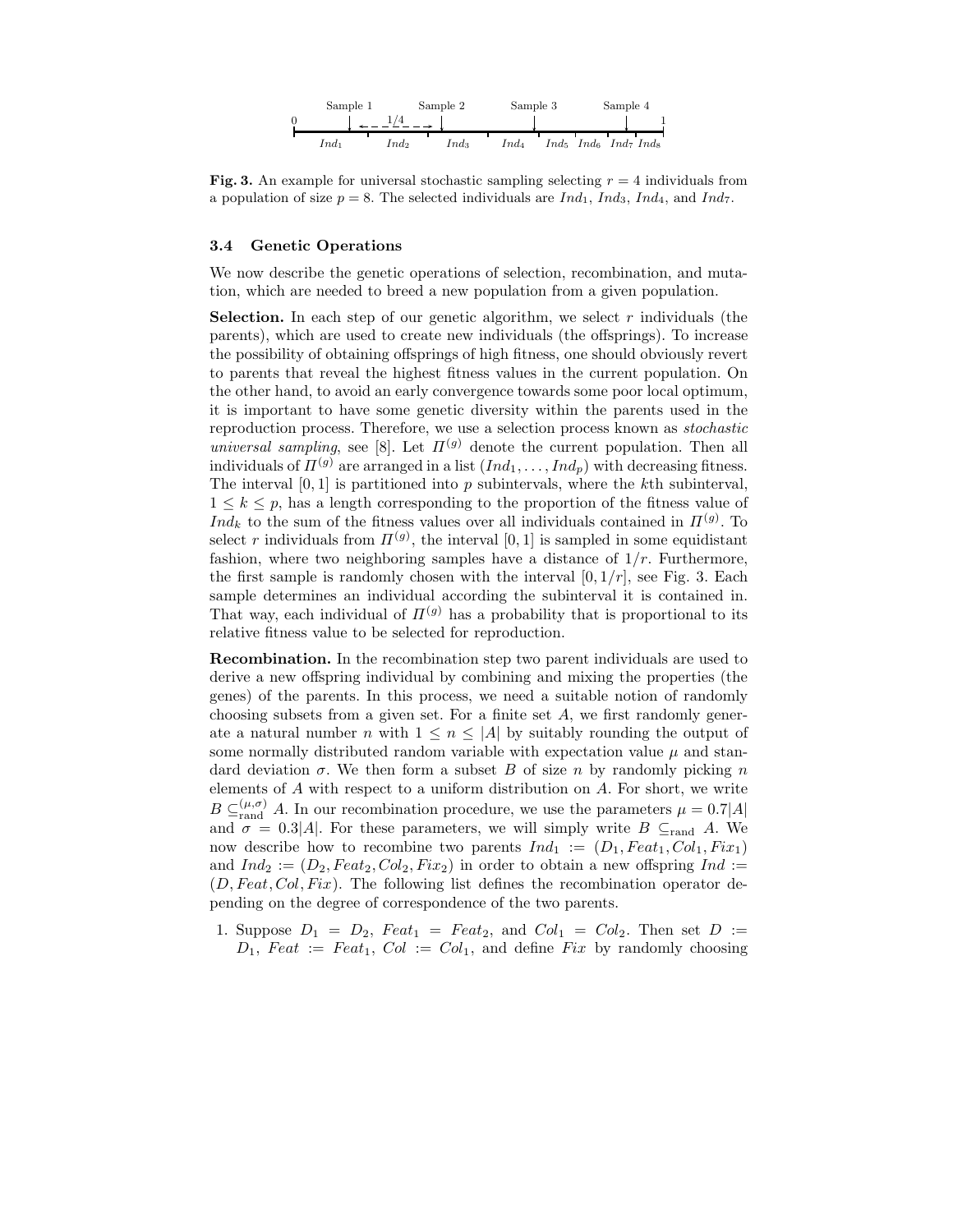$Fix(\ell) \subseteq_{\text{rand}} Fix_1(\ell) \cup Fix_2(\ell)$  for  $\ell \in Feat$ . In case this results in  $Fix(\ell) =$ Feat, the element  $\ell$  is removed from Col and Fix is suitably restricted.

- 2. Suppose  $D_1 = D_2$ ,  $Feat_1 = Feat_2$ , and  $Col_1 \neq Col_2$ . Then set  $D := D_1$ , Feat := Feat<sub>1</sub>, and choose Col  $\subseteq$ <sub>rand</sub> Col<sub>1</sub> ∪ Col<sub>2</sub>. Finally, define Fix by  $Fix(\ell) := Fix_1(\ell)$  for  $\ell \in Col \cap Col_1$  and  $Fix(\ell) := Fix_2(\ell)$  for  $\ell \in Col \setminus Col_1$ .
- 3. Suppose  $D_1 = D_2$  and  $Feat_1 \neq Feat_2$ . Then set  $D := D_1$  and chose Feat  $\subseteq_{\text{rand}}$  Feat<sub>1</sub> ∪ Feat<sub>2</sub>. Note that Feat<sub>1</sub>, Feat<sub>2</sub>, and Feat generally induce different segmentations on  $D$ , which prevents to directly transfer properties encoded by the parameters Col and Fix from the parents to the offspring. To transfer at least part of the information, we proceed as follows. Suppose  $D$  is segmented into  $K$  segments with respect to  $Feat_1$ , then let  $(1 = s_1 < s_2 < \ldots < s_K)$  be the indices of the start frames of the segments. Similarly, let  $(1 = t_1 < t_2 < \ldots < t_L)$  be the start indices in the segmentation of D induced by Feat. Then all  $\ell \in [1:L]$  with  $s_k = t_\ell$  for some  $k \in Col_1$ are added to Col and  $Fix(\ell) := Fix_1(k)$ . In other words, the offspring inherits all  $Fix_1$ -properties from the first parent that refer to segments having the same starting frame with respect to  $Feat_1$  and  $Feat$ . Similarly, the offspring also inherits all  $Fix_2$ -properties from the second parent.
- 4. Suppose  $D_1 \neq D_2$ . Then randomly set  $D := D_1$  or  $D := D_2$ , and chose Feat  $\subseteq_{\text{rand}}$  Feat<sub>1</sub> ∪ Feat<sub>2</sub>. Finally, define  $Col := \emptyset$  with trivial Fix.

Mutation. The concept of mutation introduces another degree of randomness in the reproduction process to ensure that all potential individuals have some probability to appear in the population thus avoiding an early convergence towards some poor local optimum. Each of the offspring individuals  $Ind :=$  $(D, Feat, Col, Fix)$  are further modified in the following way. First, a number  $d \in \mathbb{N}_0$  of modifications is determined by rounding the output of some exponentially distributed random variable with expectation value  $\mu$  (in our experiments we chose  $\mu = 2$ ). Then, one successively performs d basic mutations, where the type of modification is chosen randomly from the following list of five types:.

- 1. The reference motion D is replaced by a randomly chosen motion in  $\mathcal{T}^+$ . Furthermore, Col is replaced by the empty set with trivial Fix.
- 2. In case  $Feat \neq [1 : f]$  (otherwise perform Step 3), the set Feat is extended by an additional element, which is randomly chosen from  $[1 : f] \setminus \text{Fact. Note}$ that this leads to a refined segmentation. Therefore, the parameters Col and Fix are adjusted by suitably relabeling segment indices.
- 3. In case  $\left| \text{Feat} \right| > 1$  (otherwise perform Step 2), an element is randomly removed from Feat. This may lead to a coarsened segmentation. In this case, Col and Fix are adjusted as described in Step 3 of the recombination.
- 4. Let L be the number of columns of  $M[Ind]$ . In case  $|Col| < L-1$  (otherwise perform Step 5), the set Col is extended by an additional element  $\ell$  randomly chosen from  $[1 : L] \setminus Col$  and Fix is extended by setting  $Fix(\ell) := \emptyset$ .
- 5. In case  $Col \neq \emptyset$  (otherwise perform Step 4), an element  $\ell \in Col$  is chosen randomly and the set  $Fix(\ell)$  is extended by an element randomly chosen from  $Feat \setminus Fix(\ell)$ . In case this results in  $Fix(\ell) = Feat$ , the element  $\ell$  is removed from Col and Fix is suitably restricted.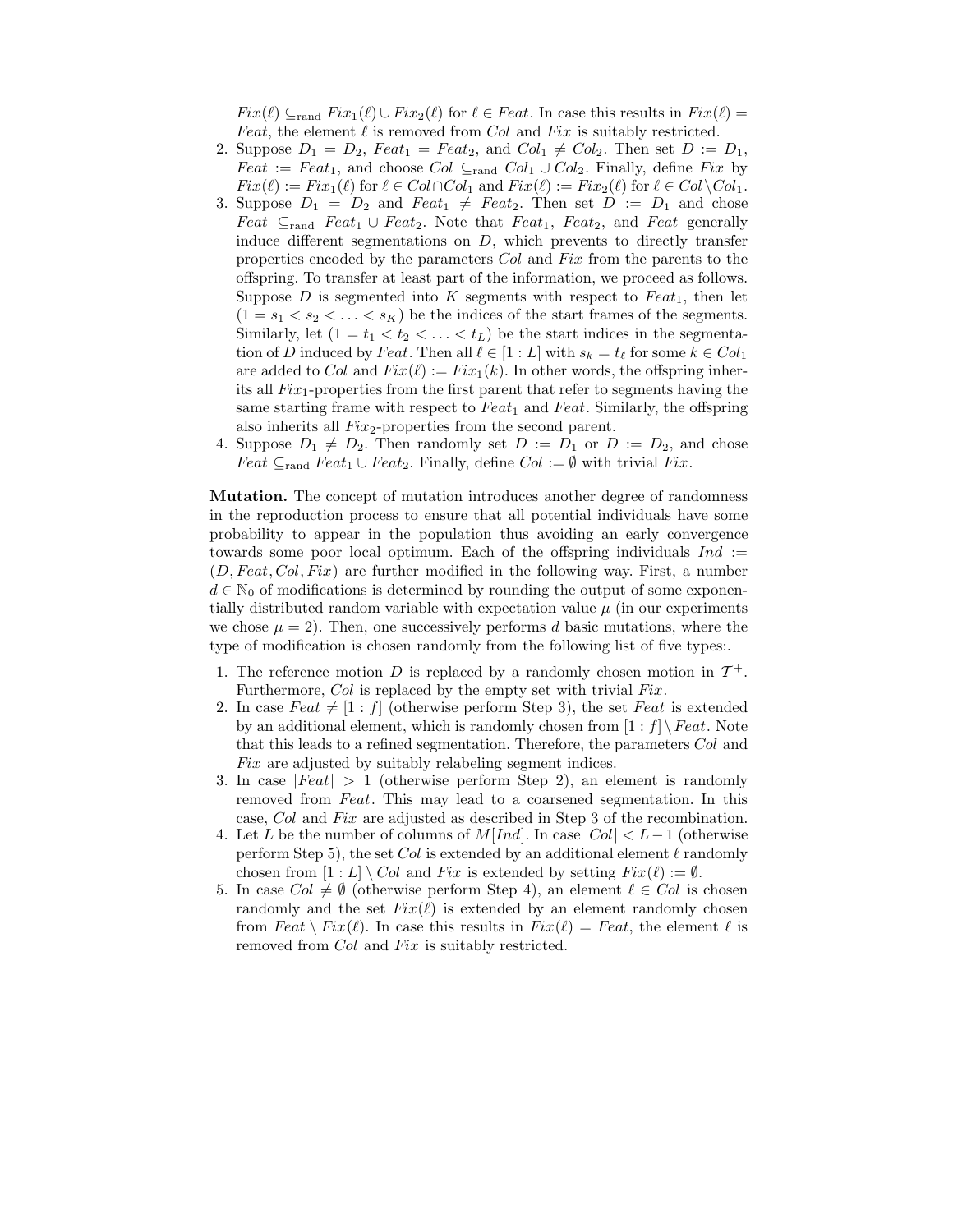#### 3.5 Breeding the Next Generation

To create the population  $\Pi^{(g+1)}$  from the population  $\Pi^{(g)}$ , we proceed as follows. First, r parent individuals are selected from  $\Pi^{(g)}$ . Any two of these r parent individuals are recombined to yield  $\frac{r(r-1)}{2}$  offsprings, which are then mutated individually. Then the fitness values are computed for the resulting offsprings. Finally, the s fittest offsprings are picked to replace the s individuals in  $\Pi^{(g)}$ that exhibit the lowest fitness.

## 4 Experiments

For our experiments, we used the HDM05 motion database that consists of several hours of systematically recorded motion capture data [7]. From this data, we manually cut out suitable motion clips and arranged them into 64 different classes. Each such motion class (MC) contains 10 to 50 different realizations of the same type of motion, covering a broad spectrum of semantically meaningful variations. For example, the motion class "Parallel Leg Jump" contains 36 variations of a jumping motion with both legs. The resulting motion class database  $\mathcal{D}^{\text{MC}}$  contains 1,457 motion clips, amounting to 50 minutes of motion data.

We now describe one of our experiments conducted with 15 motion classes, see Table 1. For each of these motion classes, we automatically generated a set  $\mathcal{T}^+$  of positive training motions consisting of one third of the available example motions of the respective class (e. g. 12 motions in case of "Parallel Leg Jump"). Similarly,  $\mathcal{T}^-$  was generated by randomly choosing one third of the motions of the other 14 classes. Depending on the respective motion class, we either used a feature function  $F_{\ell}$  or a feature function  $F_u$  similar to the ones described in [6].  $F_{\ell}$  has 11 components characterizing the lower body, whereas  $F_u$  has 12 components characterizing the upper body. In our experiments, the following parameters turned out to be suitable: we chose a population size of  $p = 50$  and used  $r = 7$  parents for the recombination. All resulting  $s = 28$  offsprings were used for replacement. Furthermore,  $G = 50$  generations turned out to yield a good convergence.

With these parameters, our evolutionary algorithm required in average 7.2 seconds for each generation (using MATLAB 6.5 run on an Athlon XP  $1800<sup>+</sup>$ ). Therefore, using  $G = 50$ , it took roughly six minutes to compute one motion class pattern. For each of the 15 motion classes, we performed the entire algorithm ten times. To determine the quality, the resulting patterns were used as fuzzy queries and evaluated on the entire motion class database  $\mathcal{D}^{\text{MC}}$ . Table 1 summarizes the retrieval results in terms of precision and recall. The first precision-recall (PR) pair of each of the 15 motion classes indicates the average PR values over the ten patterns. The second and third pairs show the best and worst PR values among the ten patterns. Finally, the fourth pair shows the PR values of a manually optimized query specification by a retrieval expert indicating what seems to be achievable by a manual query process. For example, in case of the class "Elbow-to-knee" in average 25.6 of the 27 correct motions with a precision of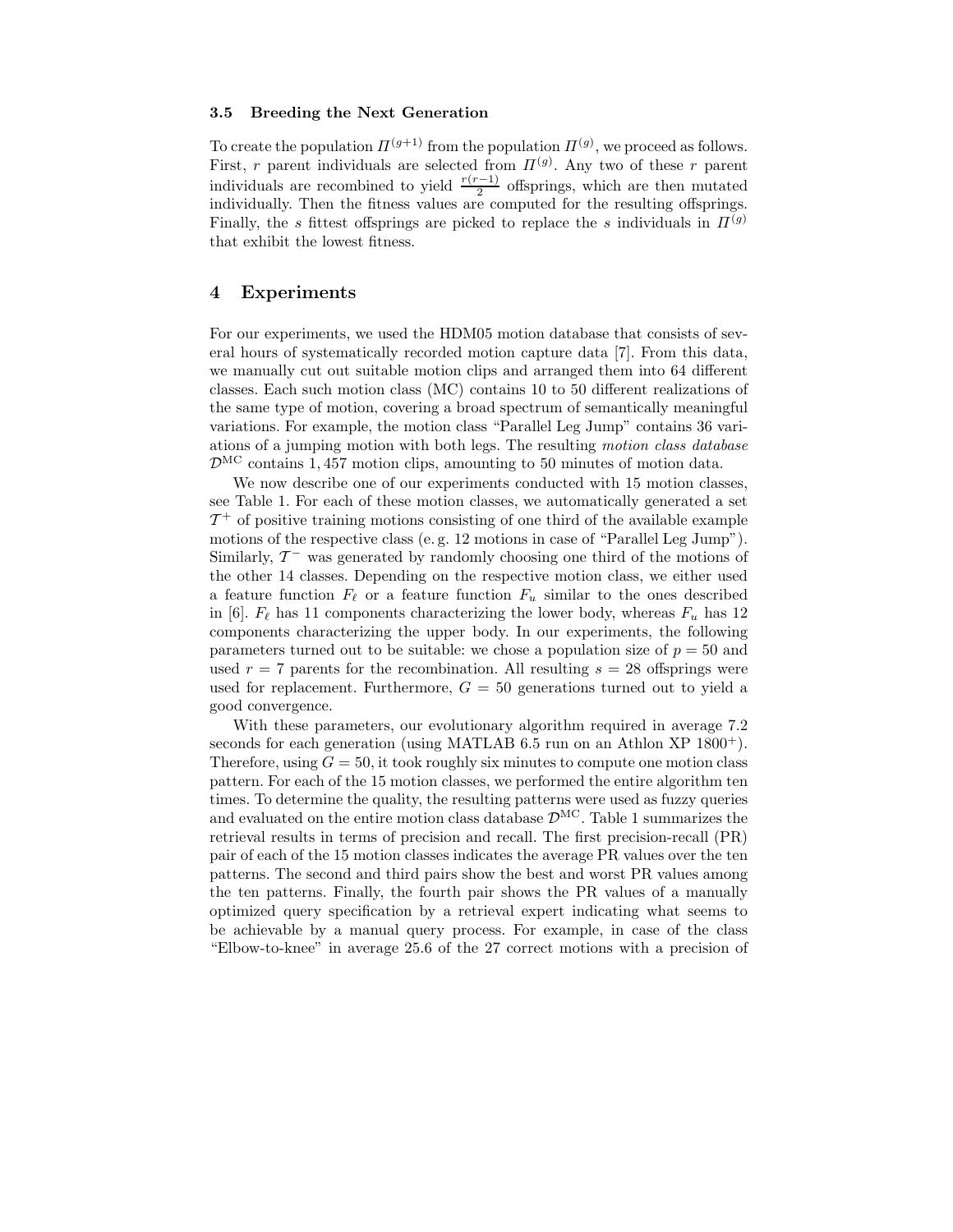|                                       | Elbow-to-knee                    | Cartwheel                        | Jumping Jack               | Parallel Leg Jump          | One Leg Jump                     |
|---------------------------------------|----------------------------------|----------------------------------|----------------------------|----------------------------|----------------------------------|
|                                       |                                  |                                  |                            |                            |                                  |
|                                       |                                  |                                  |                            |                            |                                  |
|                                       |                                  |                                  |                            |                            |                                  |
|                                       |                                  |                                  |                            |                            |                                  |
|                                       |                                  |                                  |                            |                            |                                  |
|                                       |                                  |                                  |                            |                            |                                  |
| recall (average)                      | $25.6/27 = 0.95$                 | $19.3/21 = 0.92$                 | $49.5/52 = 0.95$           | $25.3/36 = 0.70$           | $40.0/42 = 0.95$                 |
| precision (average)                   | 0.92                             | 0.83                             | 0.99                       | 0.56                       | 0.94                             |
| recall (best)                         | $26/27 = 0.96$                   | $21/21 = 1.00$                   | $52/52 = 1.00$             | $28/36 = 0.78$             | $41/42 = 0.98$                   |
| precision (best)                      | $26/26 = 1.00$                   | $21/21 = 1.00$                   | $52/52 = 1.00$             | $28/44 = 0.64$             | $41/43 = 0.95$                   |
| recall (worst)                        | $26/27 = 0.96$                   | $18/21 = 0.86$                   | $47/52 = 0.90$             | $18/36 = 0.50$             | $39/42 = 0.93$                   |
| precision (worst)                     | $26/33 = 0.79$<br>$24/27 = 0.89$ | $18/199 = 0.09$                  | $47/48 = 0.98$             | $18/28 = 0.64$             | $39/42 = 0.93$<br>$33/42 = 0.79$ |
| recall (manual)<br>precision (manual) | $24/26 = 0.92$                   | $21/21 = 1.00$<br>$21/21 = 1.00$ | $51/52 = 0.98$             | $21/36 = 0.58$             | $33/182 = 0.18$                  |
|                                       | Hit-on-Head                      |                                  | $51/55 = 0.93$<br>Sit-down | $21/34 = 0.62$<br>Lie-down | Rotate Arms                      |
|                                       |                                  | Right Kick                       |                            |                            |                                  |
|                                       |                                  |                                  |                            |                            |                                  |
|                                       |                                  |                                  |                            |                            |                                  |
|                                       |                                  |                                  |                            |                            |                                  |
|                                       |                                  |                                  |                            |                            |                                  |
|                                       |                                  |                                  |                            |                            |                                  |
| recall (average)                      | $10.9/13 = 0.84$                 | $26.0/30 = 0.87$                 | $14.2/20 = 0.71$           | $15.7/20 = 0.78$           | $14.6/16 = 0.91$                 |
| precision (average)                   | 0.82                             | 0.65                             | 0.85                       | 0.89                       | 0.95                             |
| recall (best)                         | $11/13 = 0.85$                   | $26/30 = 0.87$                   | $15/20 = 0.75$             | $18/20 = 0.90$             | $16/16 = 1.00$                   |
| precision (best)                      | $11/13 = 0.85$                   | $26/28 = 0.93$                   | $15/16 = 0.94$             | $18/19 = 0.95$             | $16/16 = 1.00$                   |
| recall (worst)                        | $10/13 = 0.77$                   | $20/30 = 0.67$                   | $13/20 = 0.65$             | $11/20 = 0.55$             | $14/16 = 0.88$                   |
| precision (worst)                     | $10/16 = 0.63$                   | $20/49 = 0.41$                   | $13/16 = 0.81$             | $11/28 = 0.39$             | $14/16 = 0.88$                   |
| recall (manual)                       | $12/13 = 0.92$                   | $25/30 = 0.83$                   | $16/20 = 0.80$             | $19/20 = 0.95$             | $16/16 = 1.00$                   |
| precision (manual)                    | $12/14 = 0.86$                   | $25/41 = 0.61$                   | $16/40 = 0.40$             | $19/21 = 0.90$             | $16/16 = 1.00$                   |
|                                       | Climb Stairs                     | Walk                             | Walk Backwards             | Walk Sideways              | Walk Cross-over                  |
|                                       |                                  |                                  |                            |                            |                                  |
|                                       |                                  |                                  |                            |                            |                                  |
|                                       |                                  |                                  |                            |                            |                                  |
|                                       |                                  |                                  |                            |                            |                                  |
|                                       |                                  |                                  |                            |                            |                                  |
|                                       |                                  |                                  |                            |                            |                                  |
| recall (average)                      | $26.1/28 = 0.93$                 | $14.5/16 = 0.91$                 | $11.4/15 = 0.76$           | $14.8/16 = 0.93$           | $11.1/13 = 0.85$                 |
| precision (average)                   | 0.96                             | 0.43                             | 0.52                       | 0.97                       | 0.78                             |
| recall (best)                         | $27/28 = 0.96$                   | $15/16 = 0.94$                   | $12/15 = 0.8$              | $15/16 = 0.94$             | $13/13 = 1.00$                   |
| precision (best)                      | $27/27 = 1.00$                   | $15/30 = 0.50$                   | $12/19 = 0.63$             | $15/15 = 1.00$             | $13/16 = 0.81$                   |
| recall (worst)                        | $25/28 = 0.89$                   | $14/16 = 0.88$                   | $12/15 = 0.80$             | $14/16 = 0.88$             | $11/13 = 0.85$                   |
| precision (worst)                     | $25/29 = 0.86$                   | $14/52 = 0.27$                   | $12/43 = 0.28$             | $14/14 = 1.00$             | $11/22 = 0.50$                   |
| recall (manual)                       | $22/28 = 0.79$                   | $15/16 = 0.94$                   | $8/15 = 0.53$              | $16/16 = 1.00$             | $10/13 = 0.77$                   |
| precision (manual)                    | $22/23 = 0.96$                   | $15/33 = 0.45$                   | $8/22 = 0.36$              | $16/17 = 0.94$             | $10/13 = 0.77$                   |

Table 1. Retrieval results for motion retrieval based on ten automatically learned motion class patterns for each class (average, best, worst) for motion retrieval based on an optimized manual query specification (manual).

0.92 were recovered by the motion class patterns. The best pattern could recover 26 of the 27 correct motions with a precision of 1.00. In case of the optimized manual query specification, we obtained a recall of  $24/27 = 0.89$  and a precision of 0.92. From our experiments, we can say that for a large number of whole body movements our automatically learned motion class patterns are capable to produce qualitatively similar retrieval results as manual feature selection and query specifications.